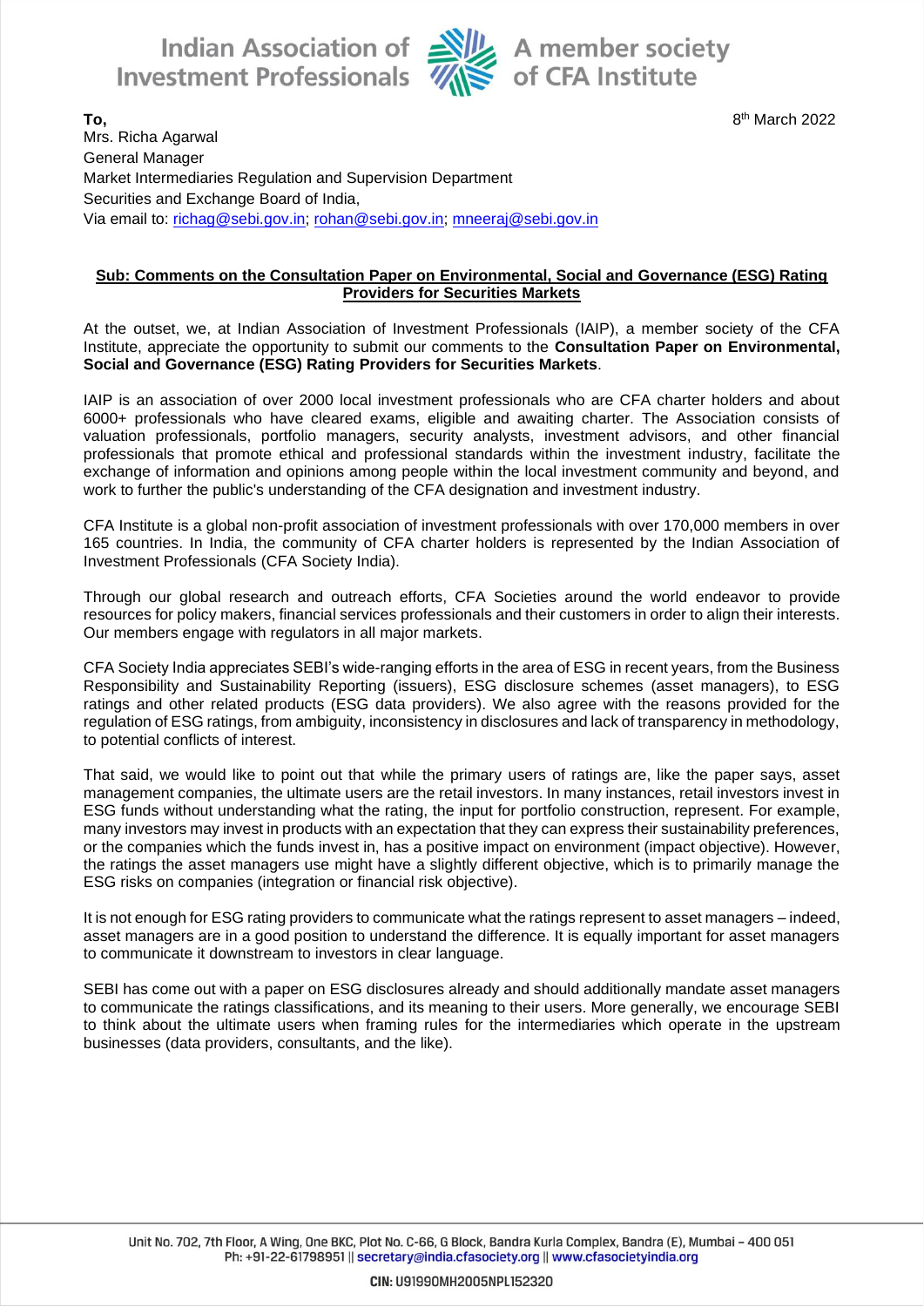Indian Association of Ally A member society<br>Investment Professionals Ally of CFA Institute



The suggestions/ comments provided by CFA Society India in this response paper have been developed through a collaborative process guided by volunteer investment professionals. We would be happy to hear and discuss the merits / demerits of suggestions proposed by us and other practitioners and request to be included in the deliberation process.

### **A. Details of our Organisation:**

- 1. **Name:** Indian Association of Investment Professionals (CFA Society India)
- 2. **Contact number:** +91 9686691600 (Ravi Gautham, CFA)
- 3. **Email address:** [advocacy@iaipirc.org](mailto:advocacy@iaipirc.org)
- 4. **Postal address:** 702, 7th Floor, A Wing, One BKC Tower, Bandra Kurla Complex, Bandra (E), Mumbai – 400051

#### **B. Key Contributors:**

| 1. Vidhu Shekhar, CFA      | 2. Ravi Gautham, CFA  | 3. Sivananth Ramachandran,<br><b>CFA</b> |
|----------------------------|-----------------------|------------------------------------------|
| 4. Mohan Kumar Prabhu, CFA | 5. Shamit Choksi, CFA | 6. Shazia Naik, CFA                      |
| 7. Ankur Gupta, CFA        | 8. Jolly Balva, CFA   | 9. Aparna Shanker                        |
| 10. Nishanth Sekar, CFA    | 11. Vishal Ahuja, CFA | 12. Miren Lodha, CFA                     |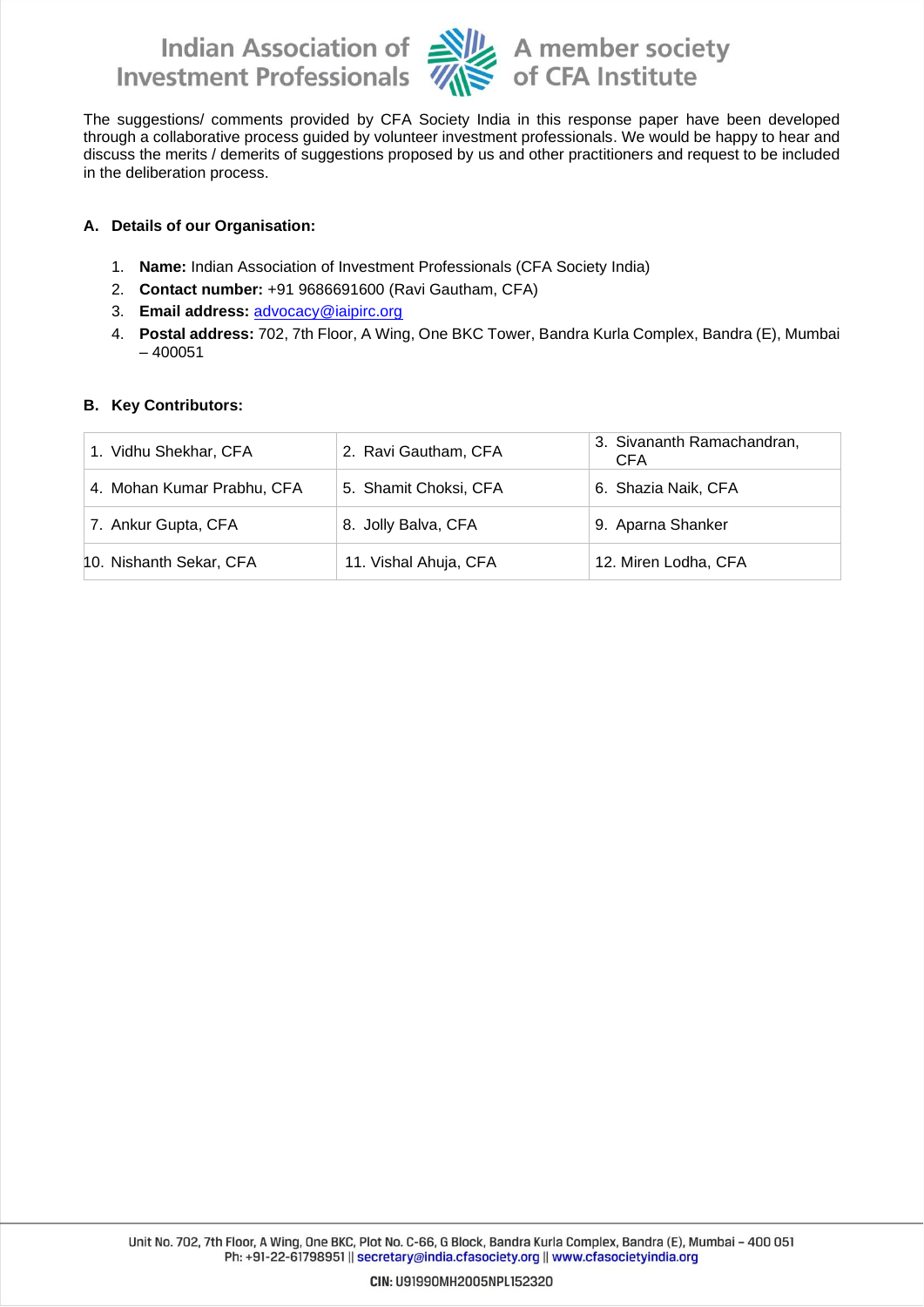Indian Association of Alle A member society<br>Investment Professionals Alle of CFA Institute



#### C. Suggestions/ Comments on Consultation Paper:

| Name of Entity/Person: Indian Association of Investment Professionals (CFA Society India)<br>Contact Number: +91 9686691600 (Ravi Gautham, CFA)<br>Email Address: advocacy@iaipirc.org |                                           |                                                                                                                                                                                                                                                                                                                                                                                                                                                                                  |                                                                                                                                                                                                                                                                                                                                                                                                                                                                                                                                                                                                                                                                      |  |
|----------------------------------------------------------------------------------------------------------------------------------------------------------------------------------------|-------------------------------------------|----------------------------------------------------------------------------------------------------------------------------------------------------------------------------------------------------------------------------------------------------------------------------------------------------------------------------------------------------------------------------------------------------------------------------------------------------------------------------------|----------------------------------------------------------------------------------------------------------------------------------------------------------------------------------------------------------------------------------------------------------------------------------------------------------------------------------------------------------------------------------------------------------------------------------------------------------------------------------------------------------------------------------------------------------------------------------------------------------------------------------------------------------------------|--|
| Sr.<br><b>No</b>                                                                                                                                                                       | <b>Issues</b><br>(with page/<br>para nos) | <b>Extract from Consultation Paper</b>                                                                                                                                                                                                                                                                                                                                                                                                                                           | <b>Proposals/ Suggestions and Rationale</b>                                                                                                                                                                                                                                                                                                                                                                                                                                                                                                                                                                                                                          |  |
| 1                                                                                                                                                                                      | 3.5.2. a                                  | A listed entity who intends to avail an<br><b>ESG rating, shall obtain the same</b><br>from only a SEBI Accredited ERP.                                                                                                                                                                                                                                                                                                                                                          | Proposals/ Suggestion: The provision should be<br>reframed to focus on the "use of the ESG ratings" by<br>listed entities rather than where they "avail the ratings<br>from".<br>Rationale: Given the absence of a regulatory mandate<br>for listed entities to "avail ESG ratings" for any capital<br>market activity and given that the predominant business<br>model proposed in this paper for issuance of ESG ratings<br>is a "Subscriber Pay" model - any regulatory provision<br>mandating "how the rating is availed" should be avoided<br>and should focus on the how the ESG ratings provided by<br>an ERP "is/can be used".                               |  |
| $\overline{c}$                                                                                                                                                                         | 3.5.2. a                                  | Further, if entities other than the top<br>1,000 listed by market capitalization<br>wish to avail services of SEBI<br>accredited ERPs, such entities shall<br>make public disclosures in line with<br>those prescribed in BRSR on<br>mandatory basis prior to engaging<br>with SEBI accredited ERPs. Such<br><b>ERPs shall provide ESG Rating,</b><br>subject to disclosures related to<br>BRSR being available in the public<br>domain.                                         | Proposals/ Suggestion: This provision seems to be too<br>prescriptive and limiting on ERPs and needs to be<br>relooked at.<br>Rationale: The provision seems to limit the scope of the<br>ERP ratings only to entities where information is made<br>available in the public domain. There are various ERP's<br>currently, who in case of lack of data disclosures from<br>companies, use estimation models providing some<br>degree of insights on ESG risks and opportunities for<br>investors resulting in more awareness and better decision<br>making. It is not clear if this provision is limiting such<br>ERPs to not rate a company until it publishes BRSR. |  |
| 3                                                                                                                                                                                      | 3.5.2. b                                  | SEBI-registered entities engaged in<br>fund-based investment activities such<br>as mutual funds or alternative<br>investment funds, desirous of using<br>third-party ESG ratings as part of<br>their decision-making process for<br>investing in Indian securities, shall<br>avail services of SEBI accredited<br>ERPs. Further, any passive funds<br>launched by these entities shall be<br>based on ESG related indices<br>which use ratings of SEBI-<br>accredited ERPs only. | Proposals/ Suggestion: This provision should also<br>clarify if mutual funds are allowed to introduce investment<br>products using internal assessment scores/ ratings only<br>and if such funds need to be registered as an accredited<br>ERP before such investment products can be introduced.<br>Rationale: The provision does not currently clarify on<br>how mutual funds/ AIFs who only use internal<br>assessment scores/ ratings for their decision-making<br>process need to be dealt with, when introducing new<br>investment products into the market.                                                                                                   |  |
| 4                                                                                                                                                                                      | 3.6a                                      | Whether there is a need to regulate/<br>accredit ERPs in securities market?                                                                                                                                                                                                                                                                                                                                                                                                      | Views/ Comments: Agree with this provision. There is an<br>imminent need for ESG ratings and assessments to be<br>subject to regulatory oversight and supervision. However,<br>given the evolving nature of the industry, regulations<br>should be broad and principle-based and not too<br>prescriptive. Regulations should be adapted to the current<br>market structure and should accommodate both large<br>providers as well as smaller entities.                                                                                                                                                                                                               |  |

Unit No. 702, 7th Floor, A Wing, One BKC, Plot No. C-66, G Block, Bandra Kurla Complex, Bandra (E), Mumbai - 400 051 Ph: +91-22-61798951 || secretary@india.cfasociety.org || www.cfasocietyindia.org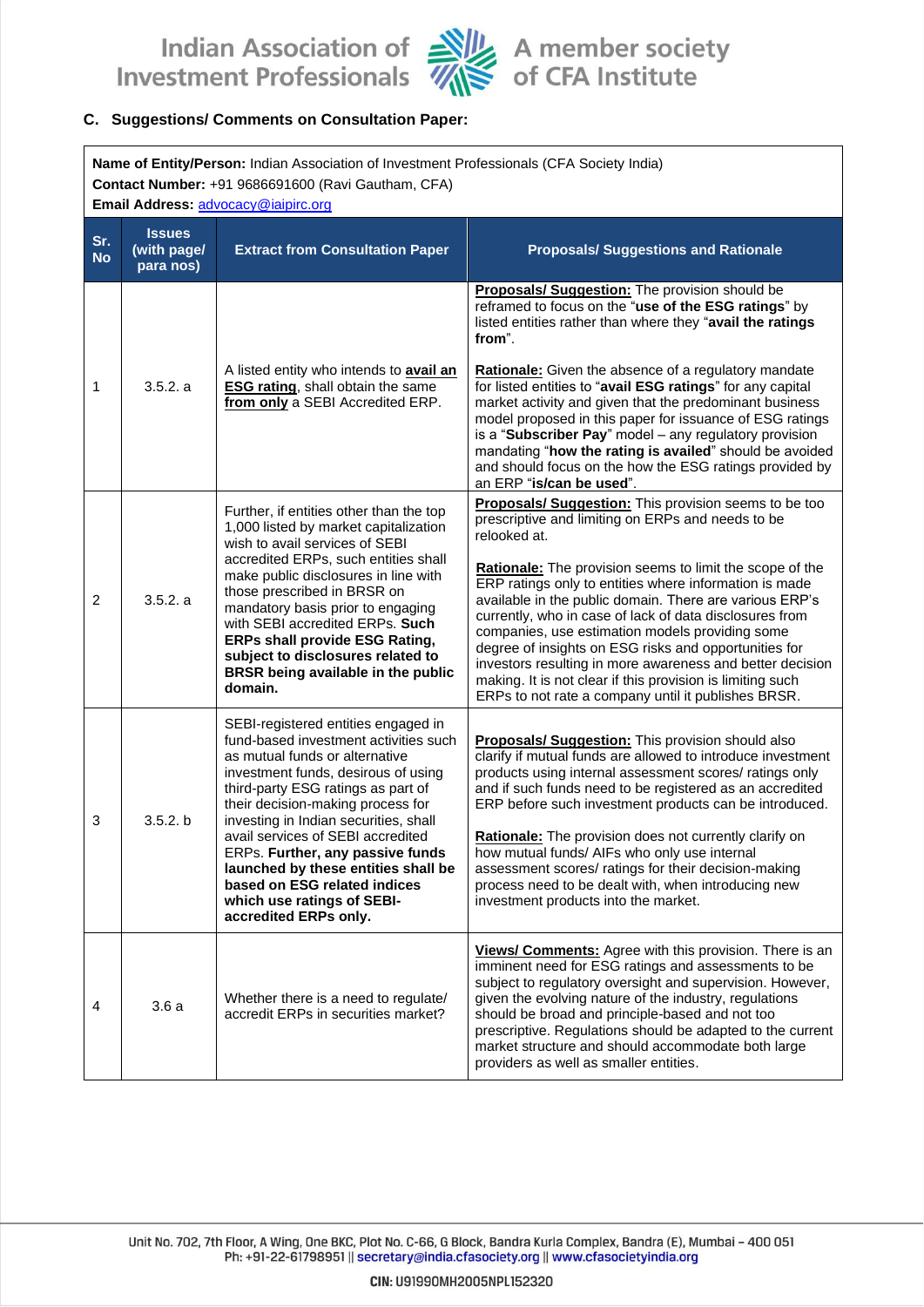## Indian Association of Alle A member society<br>Investment Professionals Alle of CFA Institute



| Sr.<br><b>No</b> | <b>Issues</b><br>(with page/<br>para nos) | <b>Extract from Consultation Paper</b>                                                                                                               | <b>Proposals/ Suggestions and Rationale</b>                                                                                                                                                                                                                                                                                                                                                                                                                                                                                                                                                                                                                                                                                                                                                                                           |
|------------------|-------------------------------------------|------------------------------------------------------------------------------------------------------------------------------------------------------|---------------------------------------------------------------------------------------------------------------------------------------------------------------------------------------------------------------------------------------------------------------------------------------------------------------------------------------------------------------------------------------------------------------------------------------------------------------------------------------------------------------------------------------------------------------------------------------------------------------------------------------------------------------------------------------------------------------------------------------------------------------------------------------------------------------------------------------|
| 5                | 3.6 <sub>b</sub>                          | If ESG ratings are to be regulated, is<br>the regulatory scope mentioned<br>above adequate? If not, please<br>suggest requisite modifications.       | Views/ Comments: Please refer to the suggestions<br>highlighted in point 1-3 above (responses to 3.5.2a and<br>$3.5.2b$ ).<br>Additionally, the scope of the regulations can also be<br>extended to other users of ESG ratings viz. investment<br>advisors, PMS schemes etc.                                                                                                                                                                                                                                                                                                                                                                                                                                                                                                                                                          |
| 6                | 4.3a                                      | Should only CRAs and RAs be<br>considered to accredit as ERPs?                                                                                       | Views/ Comments: We opine that any regulations with<br>respect to ERPs should be adapted to the current market<br>structure and should accommodate both large providers as<br>well as smaller entities, without overly burdening smaller<br>entities with similar compliance burdens of either being a<br>CRA and/ or RA. We also need to ensure that future<br>innovations do not fall out of scope due to overly<br>prescriptive regulations.<br>The current market structure for ESG ratings is still evolving<br>and has multiple entities such as ESG consulting firms,<br>Fintechs, AI enabled technology firms who develop different<br>ESG related products for investment decision making (in<br>addition to larger established multinational ESG rating                                                                     |
| $\overline{7}$   | 4.3 <sub>b</sub>                          | Could any additional category of<br>entities be specified as an entity<br>eligible for accreditation as an ERPs<br>along-with rational for the same? | firms).<br>While all such entities should operate in a transparent and<br>regulated environment, there is a need to balance the<br>extent of regulations such entities should be subjected to at<br>this stage.<br>SEBI could consider drafting a separate set of<br>regulations/ licensing norms for ERPs which are broad<br>and principle-based and mandates measures related to<br>governance, transparency, prevention of conflict of<br>interest, and due diligence, but at the same time does<br>not place undue compliance burdens on these entities.                                                                                                                                                                                                                                                                          |
| 8                | 5.7 a                                     | Whether the above accreditation<br>criteria, including net worth, are<br>appropriate?                                                                | Views/ Comments: Given the current evolving market<br>structure for ESG rating providers, we opine that the<br>prescribed net worth of 10 crores is too high and may<br>impede innovation in this space and entry of smaller<br>players to launch new products/ methodologies to address<br>ESG risks.<br>While we agree and acknowledge the need for such entities<br>to ensure continuity and protect the interest of clients<br>(especially larger institutional clients), the regulations<br>should also allow smaller entities who can cater to different<br>market segments, and for which, such entities may not<br>need a higher net worth for operations.<br>SEBI could consider a two-tier structure for ESG rating<br>providers and define the net worth requirements basis the<br>service type/ users of the ESG ratings. |
| 9                | 5.7 <sub>b</sub>                          | Please offer comments on whether<br>any additional conditions/<br>requirements need to be specified, if<br>any?                                      | Views/ Comments: We agree to the manpower<br>requirements mentioned in the provision 5.4 and SEBI's<br>emphasis on certain minimum standards w.r.t manpower<br>and ESG expertise.<br>Additionally, SEBI could also recommend employees of<br>such ERPs to undergo ongoing trainings and ESG<br>certifications from reputed global and national educational<br>institutions.                                                                                                                                                                                                                                                                                                                                                                                                                                                           |

Unit No. 702, 7th Floor, A Wing, One BKC, Plot No. C-66, G Block, Bandra Kurla Complex, Bandra (E), Mumbai - 400 051<br>Ph: +91-22-61798951 || secretary@india.cfasociety.org || www.cfasocietyindia.org